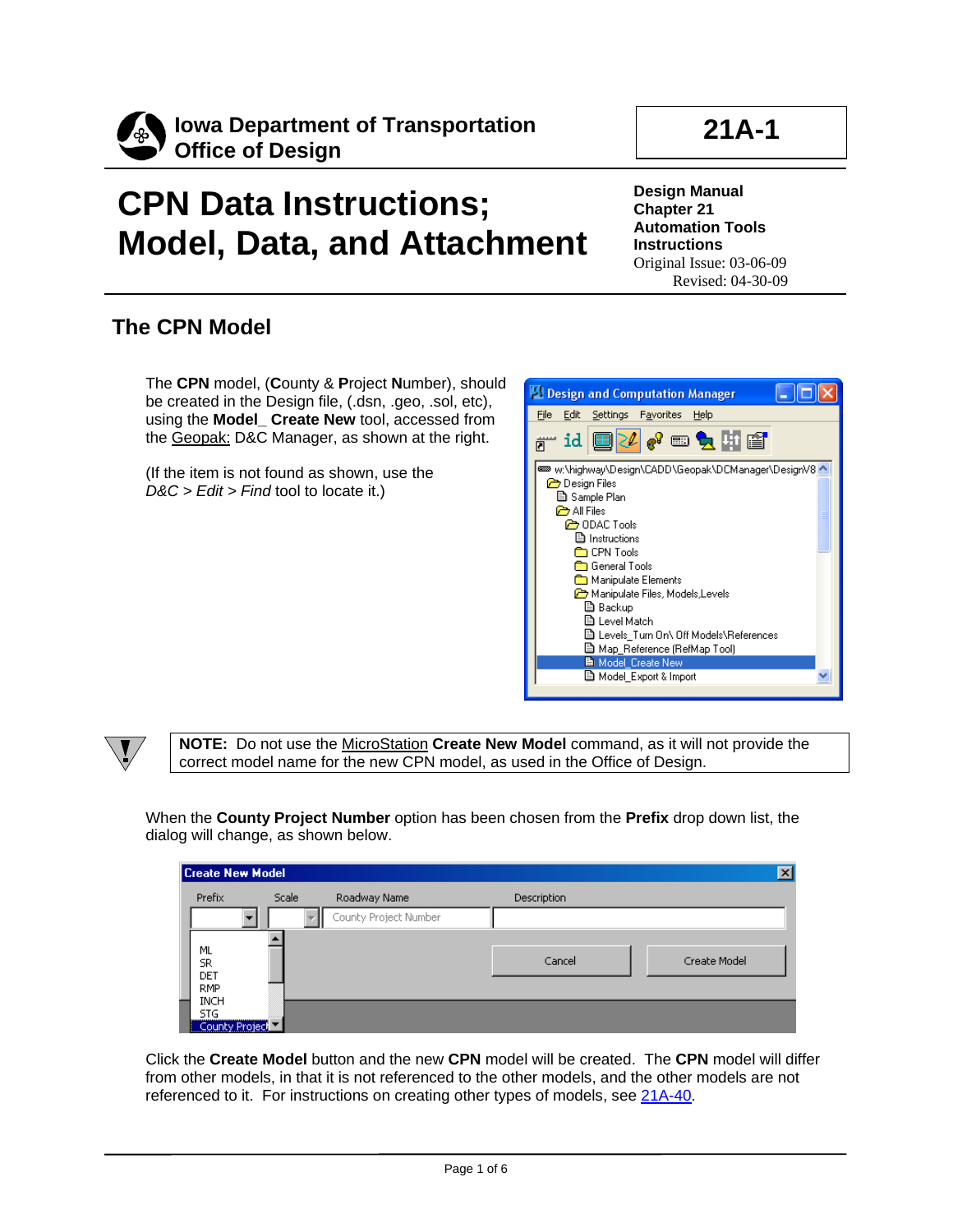## **CPN Data and Placement**

The **CPN data placement** command is accessed from the Geopak: D&C manager, as shown to the right.



The **CPN Data Placement** command accesses the **CPN Data** dialog, shown below. The only MicroStation elements to be placed in the "CPN" model will be "**County Name, Project Numbers***,*  **PIN, Project Description, Work Type**", etc., as shown in the completed dialog below.

| <b>CPN Data</b>                |                                    |        |              |                      |                       | ×l |
|--------------------------------|------------------------------------|--------|--------------|----------------------|-----------------------|----|
|                                |                                    |        |              | Right of Way Numbers |                       |    |
| County:                        | <b>BOONE</b>                       |        | ROW Number 1 |                      | NHSN-030-4(70)--2R-08 |    |
| PIN:                           | 04-08-030-010                      |        | ROW Number 2 |                      |                       |    |
| Project Number :               | BRF-030-4(69)--38-08               |        | ROW Number 3 |                      |                       |    |
| Work Type:<br>Project Location | BRIDGE REPLACEMENT - PPCB          |        |              |                      |                       |    |
| Line 1:                        | U.S. 30 over Bever Creek           |        |              |                      |                       |    |
| Line $2:$                      | 0.8 mi. E. of the Greene Co. line. |        |              |                      |                       |    |
| Line 3:                        |                                    |        |              |                      |                       |    |
| Design Team:                   | Schoenrock                         | Walker |              |                      |                       |    |
|                                |                                    |        |              | Cancel               | ОК                    |    |

By c*licking* the **OK** button in the dialog above, the information in the text fields will be placed in the "CPN" model, at the correct level, font, sizes and location. If the "CPN data" that is located in the "CPN" model must be changed, simply re-run this tool again. The existing "CPN data" in the model will be captured and displayed in the dialog for review and editing.

The **CPN** "**C**ounty and **P**roject **N**umber" information and **Design Team** information, are placed at the bottom of each plan sheet, as shown below.

| View 1 - 01                                                                                                                                                                                                                                                                                                                                                                          |                 |                                            |
|--------------------------------------------------------------------------------------------------------------------------------------------------------------------------------------------------------------------------------------------------------------------------------------------------------------------------------------------------------------------------------------|-----------------|--------------------------------------------|
| $\begin{array}{lll} \mathbb{Q} & \square & \square & \square & \square & \square & \end{array} \begin{array}{lll} \mathbb{Q} & \square & \square & \square & \square & \end{array} \begin{array}{lll} \mathbb{Q} & \square & \square & \square & \square & \square & \end{array} \begin{array}{lll} \mathbb{Q} & \square & \square & \square & \square & \square & \end{array}$<br>⊕ |                 |                                            |
| Schoenrock/Bell/Miller                                                                                                                                                                                                                                                                                                                                                               | <b>WOODBURY</b> | И٢<br>$\triangle$<br>[M-29-8(28)150--13-97 |
|                                                                                                                                                                                                                                                                                                                                                                                      | $-$ 1111 $-$    |                                            |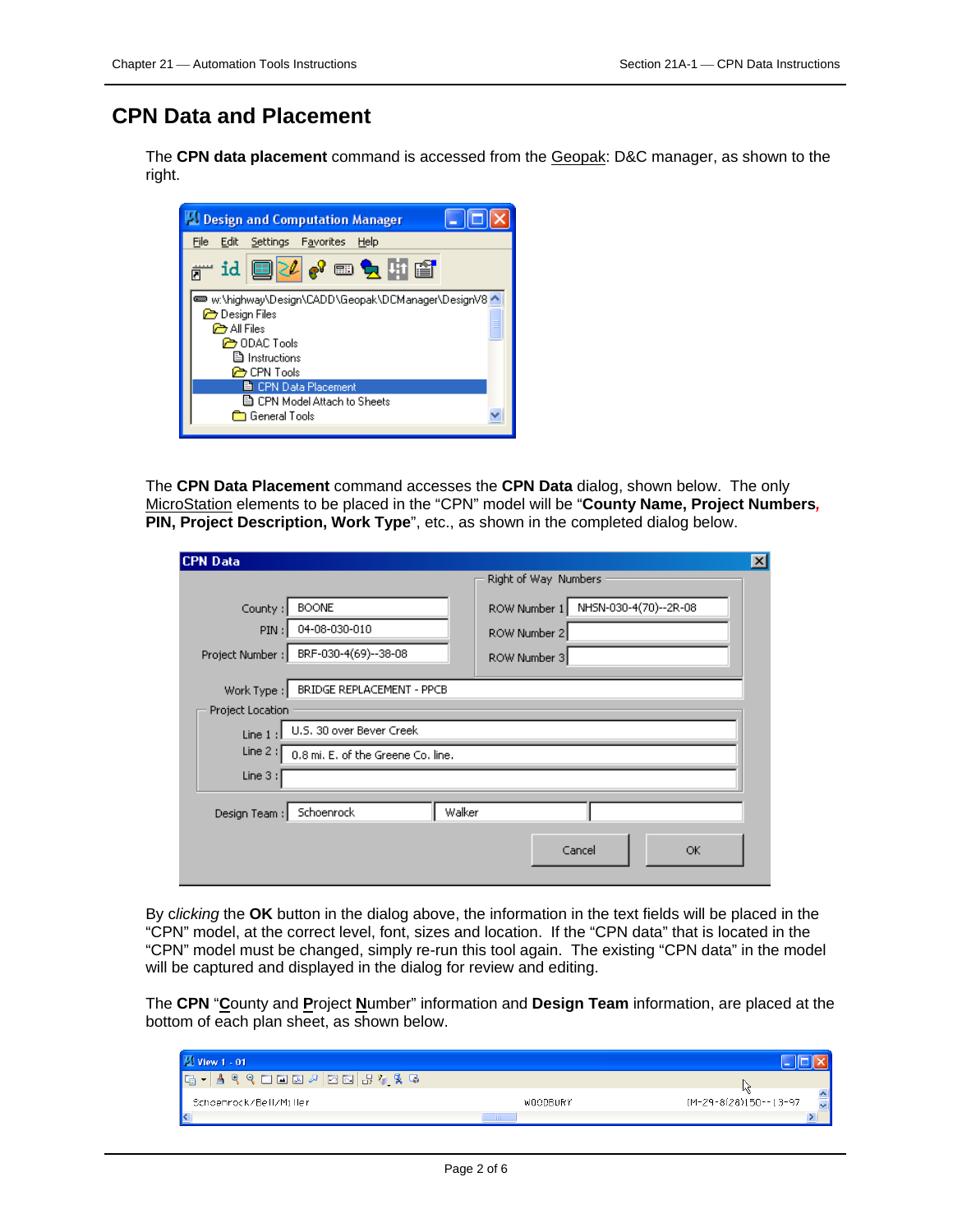The **CPNdata** command also places additional information, such as **Work Type, Work Location**, and the **PIN** information at the correct locations for the Title Sheet, as shown below.



The new **CPNData** placement command places the **County** and **Project Number** and **Design Team** data 100 times, (in five rows of twenty sets), spaced correctly for a multiple sheet "Working" model. The 100-sheet **CPN data** placement is used in the working model of several file types, such as A, B, C, Cross-Sections, etc. The arrows below partially show how the "CPN data" is placed for more than one sheet.

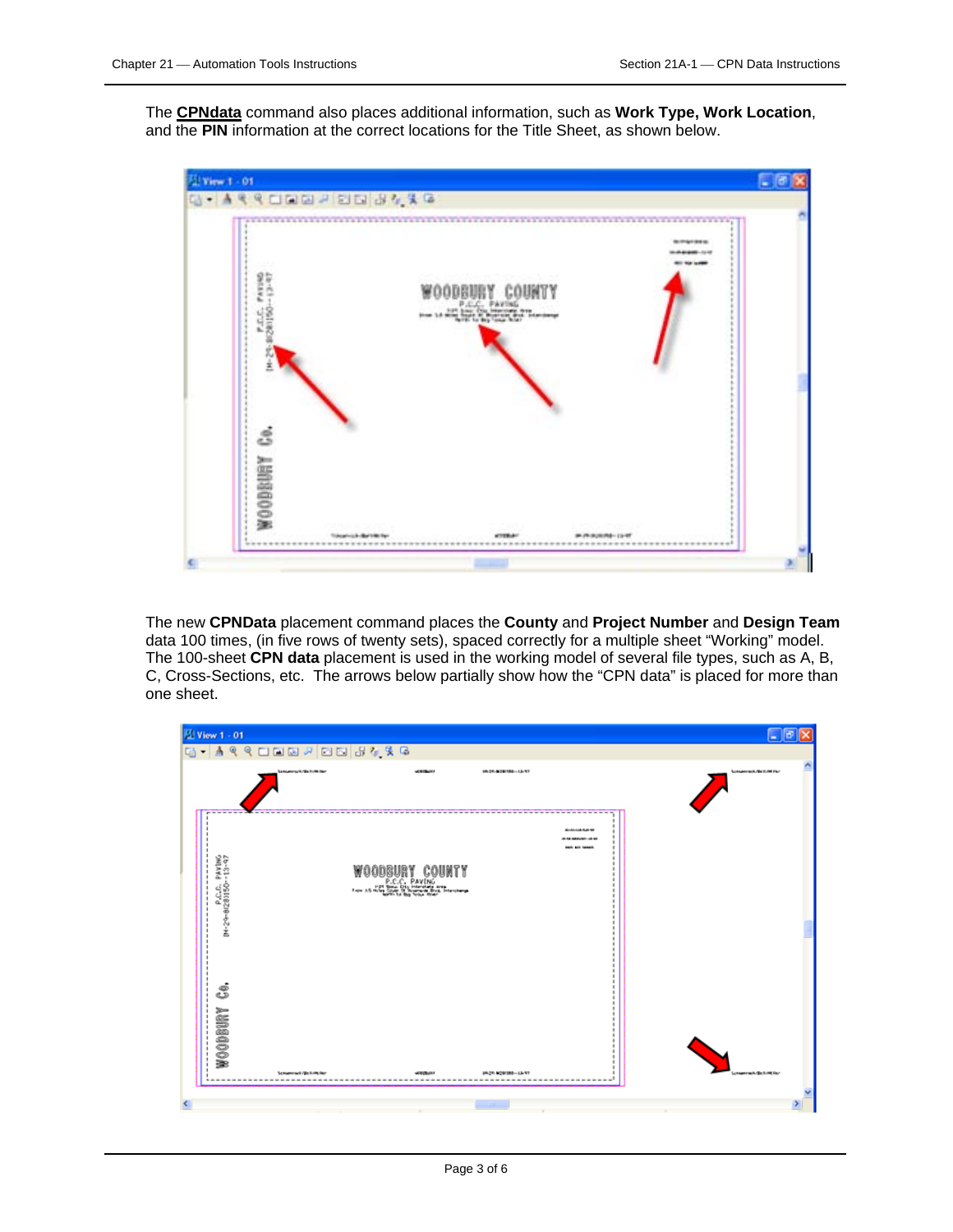The text in the graphic below is too small to read, but it shows how the "CPN data" is placed 100 times, in five rows, for twenty sheets in each row (red arrow). The additional information at the lower left sheet location, (blue arrow), is the CPN data that is unique to the Title Sheet alone.



The **CPNdata** placement command will only function when accessed from a "CPN model" that has been named "**County Project Number"**. If the command is accessed from a model with any other name, the following error message will display.

| <b>Wrong Model!</b> |                                             |
|---------------------|---------------------------------------------|
|                     | This program must be run the the CPN model! |
|                     |                                             |

If "CPN data" already exits in the model, the dialog below will display, providing the options to continue or stop.

| <b>CPN Data</b> |                                                                                                                                                        |  |
|-----------------|--------------------------------------------------------------------------------------------------------------------------------------------------------|--|
|                 | Their are elements in this model! CPN Information has been captured and will be displayed in the dialog. Yes to delete and continue, No to end Program |  |
|                 | No<br><b>Yes</b>                                                                                                                                       |  |

Select **"Yes"** to continue. The existing "CPN data" information will be "captured" and displayed in the **CPN Data** dialog, as shown at the right, and the existing CPN text elements will be deleted from the file.

Complete or edit the information, as necessary, and *click* the **OK** button. The "**CPN**" model will then be populated with the new information, for 100 sheets.

| <b>CPN Data</b>                |                                                                |        |                      |                       |    |
|--------------------------------|----------------------------------------------------------------|--------|----------------------|-----------------------|----|
|                                |                                                                |        | Right of Way Numbers |                       |    |
| County:                        | <b>BOONE</b>                                                   |        | ROW Number 1         | NHSN-030-4(70)--2R-08 |    |
| PIN:                           | 04-08-030-010                                                  |        | ROW Number 2         |                       |    |
| Project Number :               | BRF-030-4(69)--38-08                                           |        | ROW Number 3         |                       |    |
| Work Type:<br>Project Location | BRIDGE REPLACEMENT - PPCB                                      |        |                      |                       |    |
| Line 1:<br>Line $2:$           | U.S. 30 over Bever Creek<br>0.8 mi. E. of the Greene Co. line. |        |                      |                       |    |
| Line 3:                        |                                                                |        |                      |                       |    |
| Design Team :                  | Schoenrock                                                     | Walker |                      |                       |    |
|                                |                                                                |        |                      | Cancel                | OK |
|                                |                                                                |        |                      |                       |    |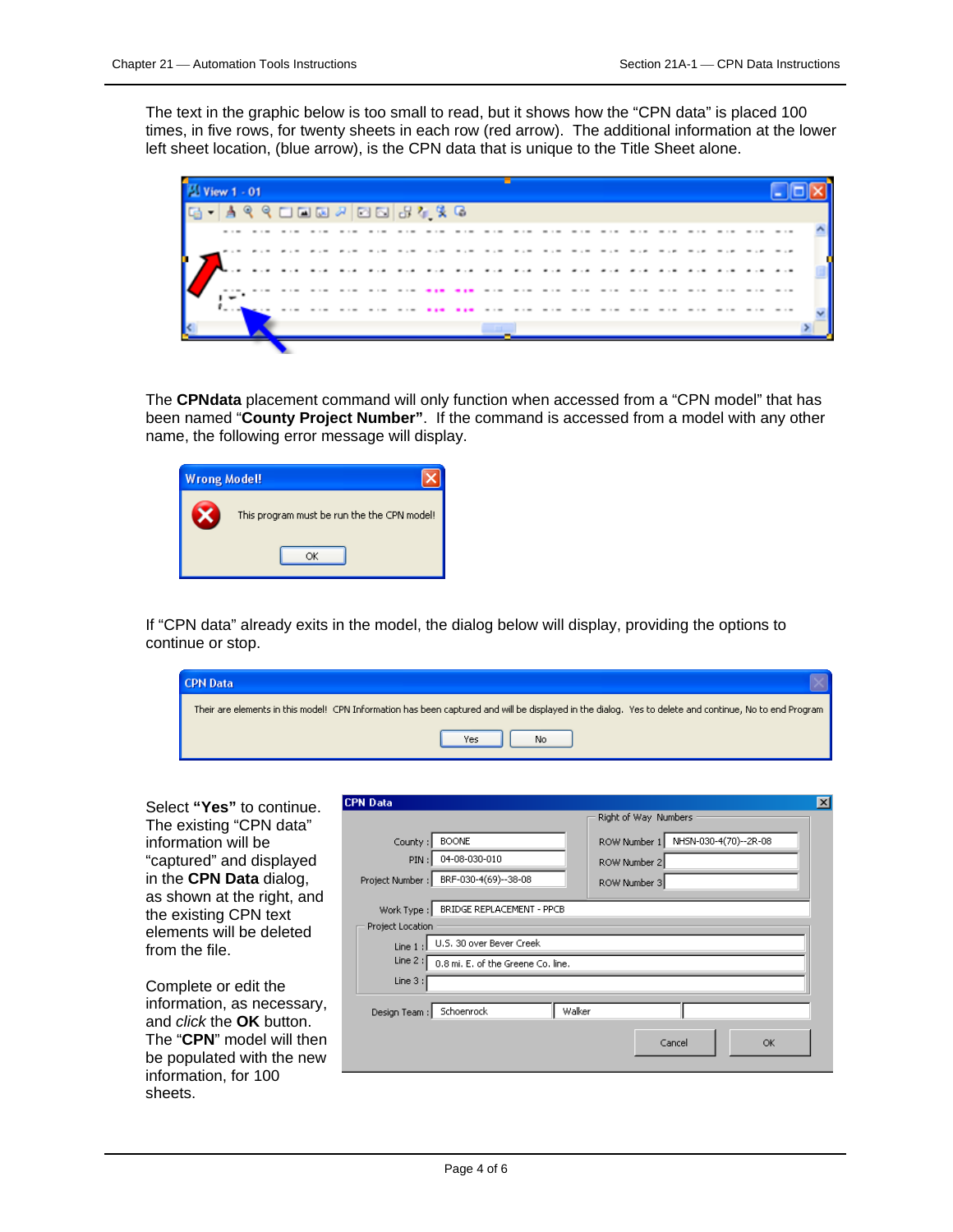## **CPN Model, Attach to Sheets**

The **CPN Model Attach to Sheets** command is accessed from the Geopak: D&C manager, as shown at the right.



This command will attach the **CPN** (*County Project Number*) model information to all specified models in a sheet file.

The **CPN Model Attach to Sheets** command will search the standard directory location for the ".dsn" file containing the **County Project Number** (CPN) model. If the model is not found, the **CPN Model Location** dialog will display, as shown below with the *"***Can not find the file …"** message. *Click* the **Browse** button and select the file containing the "CPN" model.

| <b>CPN Model Location</b>                                                |        |               |
|--------------------------------------------------------------------------|--------|---------------|
| Can not find the file that contains the CPN Model. Please Browse to file |        | <b>Browse</b> |
| Use Working Model<br>Select Model                                        | Cancel | ОК            |

If the "CPN data" is to be attached to multiple sheets in the "Working" model, check the **Use Working Model** check-box ( $\boxtimes$ ).

If the "CPN data" is to be attached to several individual sheet models, each containing a single sheet, *click* the **Select Model** button, which will produce the **Select Model** dialog, shown two dialogs below.

The following dialog will display if:

- 1. The check-box is checked,  $(\boxtimes)$ , and there is no "Working" model, or
- 2. The **OK** button is *clicked* before any models have been selected.

| <b>MicroStation</b>                      |
|------------------------------------------|
| No Models Selected! Please select Models |
| ΩK                                       |

*Click* the **OK** button (above) or the **Select Model** button, (on the previous dialog), and the **Select Models** dialog will display, shown below.